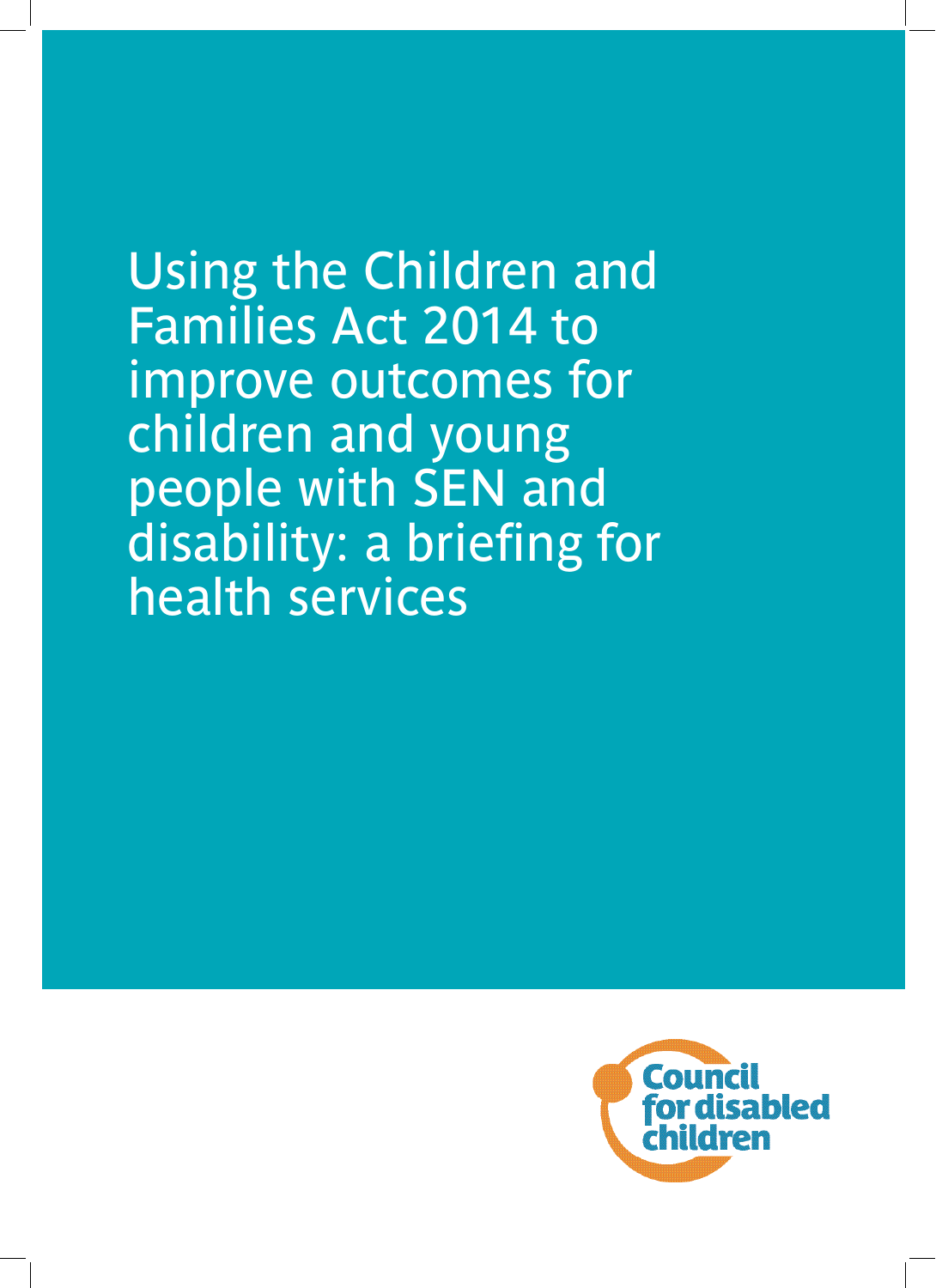*"I struggle to understand why health feels my daughter is not their responsibility as we plan for her transition to adult services. We're looking for an integrated package of care to address her sensory needs, incontinency needs, mobility and equipment needs, hormone management and mental health/behaviour support needs. Health is one important component of that package."* Mother of a young woman with complex needs

The Children and Families Act 2014 will be implemented from September 2014 and has major implications for how the NHS organises and delivers services to children and young people who have a Special Education Need and/or Disability between the ages of 0 and 25. It will reform the system of support across education, health and social care to ensure that services are organised with the needs and preferences of the child and their family firmly at the centre, from birth to the transition to adulthood.

This is an important step forward, children and young people who have a Special Education Need and/or Disability make up a significant proportion of the childhood population, with up to 20% of school age children and young people having SEN. Across this group there are a diverse range of health needs, which include children and young people with long term health conditions, children and young people with autism and children and young people with sensory impairments and children and young people with mental health issues. It will also include children and young people with multiple and complex needs who may be dependent on technology, children and young people with behaviour that challenges and children and young people with a lifethreatening or life-limiting condition.

Meeting these health needs will often require a range of different NHS services, provided by different professionals which often cut across organisational boundaries. Children with SEN and disability are therefore disproportionately disadvantaged by a system that does not integrate services, support them to make decisions about their own care or adequately support them during the transition to adult services. The Children and Young People's Health Outcomes Report highlighted the need to improve services for children and young people in England, and to make sure they work closely alongside education and social care services to provide the right support where and when children, young people and their families need it.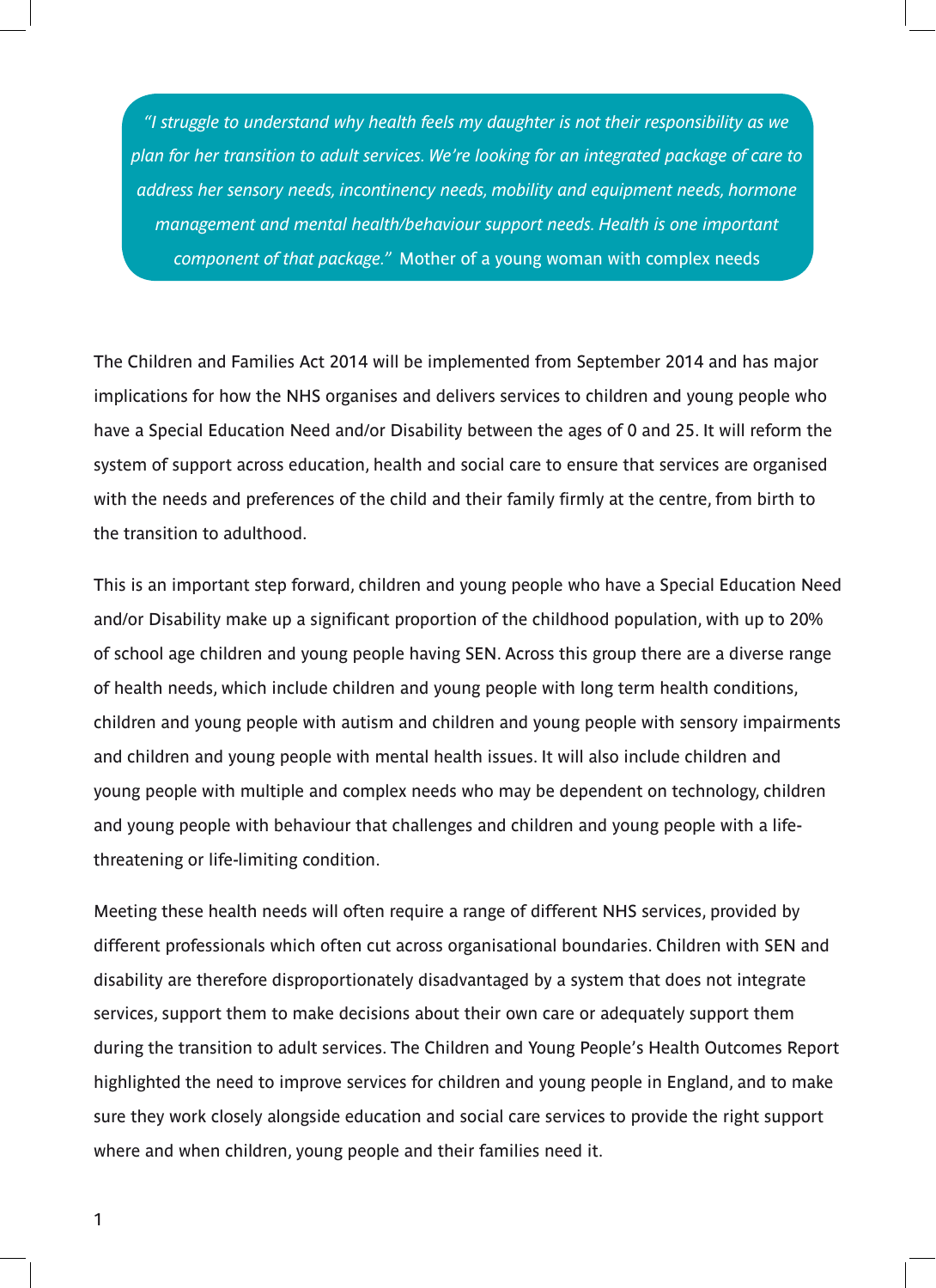Getting this right will require practical and cultural changes from professionals, clinicians and commissioners working with and for children and young people. While this will present a challenge, the solutions will build on many of the current drivers of change within the NHS and social care, and present an opportunity to reduce costs in the long run.

The focus on person centred care and integration of services that are central elements of the NHS Mandate and NHS England's Everyone Counts strategy and prioritising children and young people's decision making supports the principles and rights set out in the NHS Constitution. The reforms sit alongside the commitments in the Better Health Outcomes for Children and Young People Pledge to improve the health system for children, young people and their families by delivering integrated, person centred health care, and will support the integration agenda being strengthened by the Care Bill.

This briefing highlights the key reforms in the Children and Families Act 2014 and some of the key issues professionals in health services should be addressing as they prepare for the implementation of the reforms.

The main areas of focus are:

- The new joint commissioning arrangements for local authority and health commissioners
- Health services' role in the identification and assessment of children and young people with SEN and disability
- What the introduction of Education Health and Care plans (EHC plans) for children and young people with SEN mean for health services
- Complaints and redress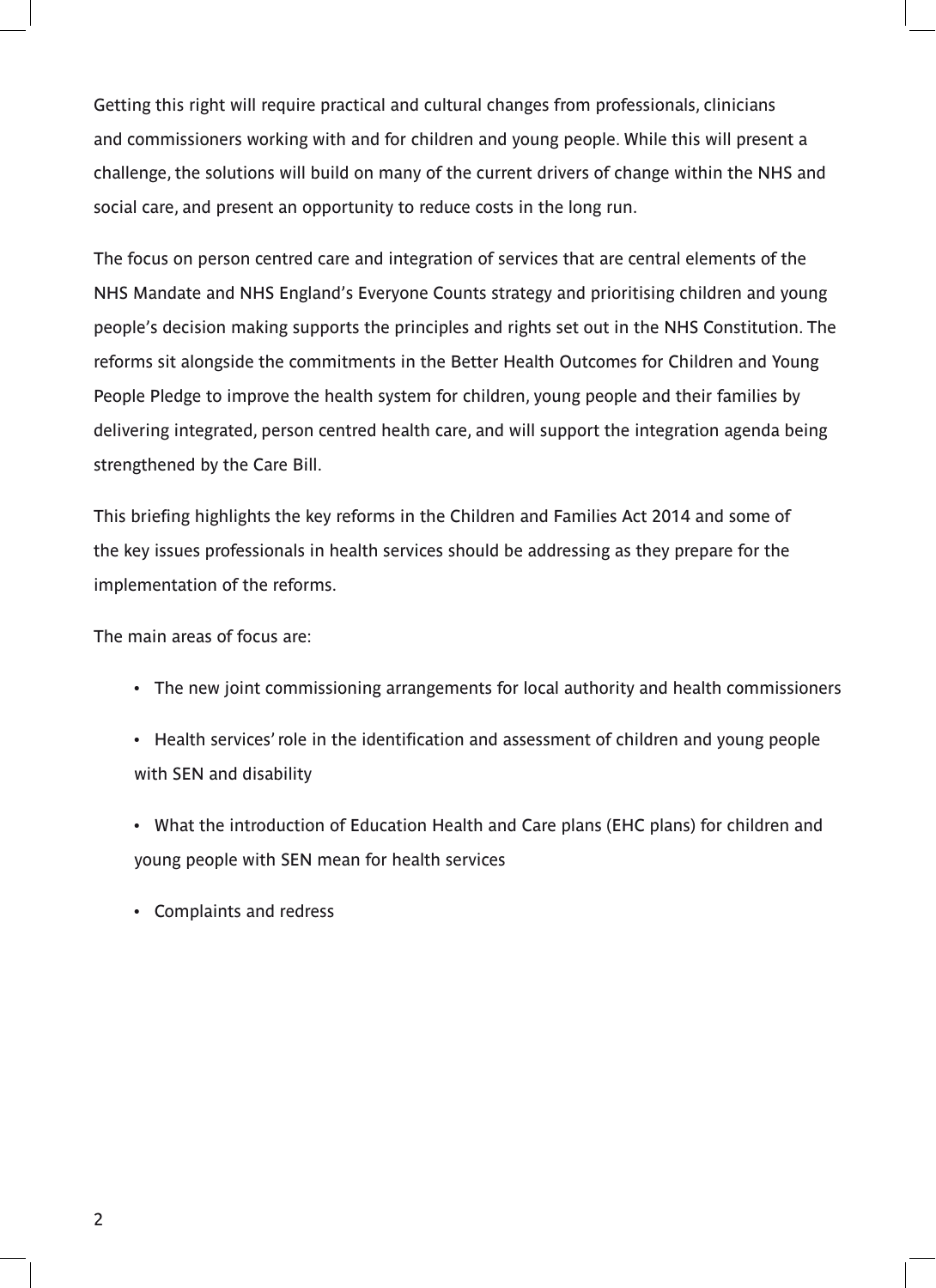### The importance of working together

To achieve person centred support across Education Health and Social Care the Children and Families Act 2014 is placing duties on local authorities (LAs), health bodies and other partner organisations to work together to deliver support and services to the children and young people with SEN and/or disability they are responsible for.

The Children and Families Act requires LAs and their health partners (meaning each CCG with responsibility for commissioning health services in the LA area, and NHS England) to establish joint commissioning arrangements to improve outcomes for children and young people with SEN and disability. Commissioning Support Units may take on an important role in supporting this agenda. In addition NHS Trusts, NHS Foundation Trusts, Health and Wellbeing Boards and service providers must also have regard to the Children and Families Act 2014/Code of Practice to ensure they are able to contribute to the implementation of the new system of support.

Joint working between local authorities and health bodies is not new; there are a range of existing duties on the LA and health bodies requiring them to work together.

The Health and Social Care Act 2012 and the NHS Mandate both make clear that NHS England, CCGs and Health and Wellbeing Boards must promote the integration of services if this will improve services and/or reduce inequality, and they should consider arrangements under section 75 of the National Health Service Act 2006, including the use of pooled budgets. The Children Act 2004 also places a duty on local authorities to make arrangements to promote cooperation with its partners (including the police, health service providers and youth offending teams and the probation services) in promoting the wellbeing of children and young people under 18 which includes safeguarding and the welfare of children.

In order to have the greatest impact the joint commissioning arrangements introduced by the Children and Families Act 2014 should build on examples of existing good practice where possible. It is also important each area looks at the links between the implementation of the reforms and the current drivers of system transformation and integration in each local area. This may include the priorities in the Joint Health and Wellbeing Strategy or work being undertaken as part of the Better Care Fund.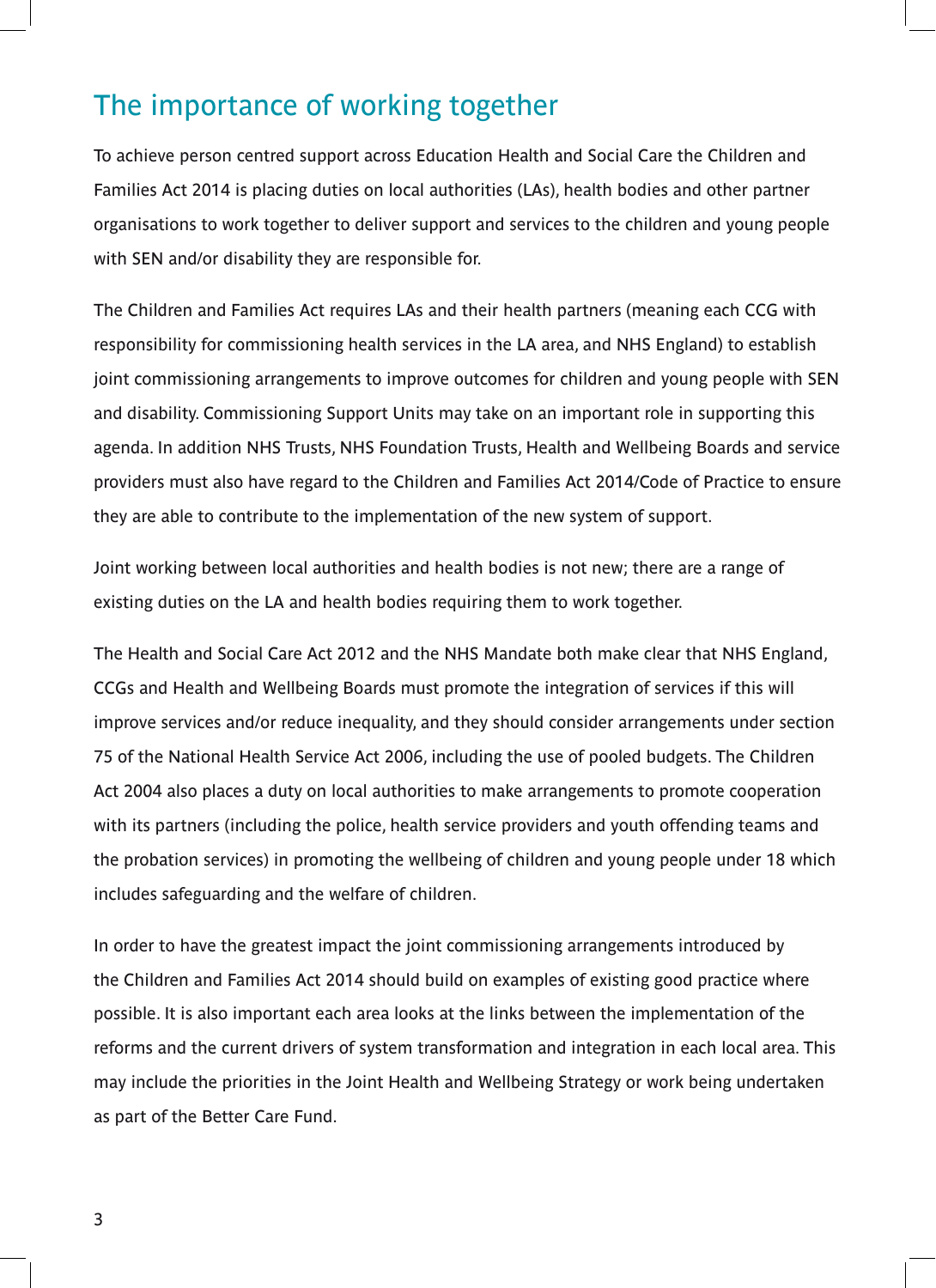### Joint Commissioning Arrangements

The Children and Families Act 2014 gives local areas the freedom to meet local challenges flexibly. It does not specify how joint commissioning processes should be structured in each area or how specific services should be commissioned. However there are some specific arrangements that every local partnership must put in place to improve outcomes for children and young people with SEN and disability.

**Every local authority areas' SEN and disability joint commissioning arrangements must clearly set out:** 

- **• The education, health and social care provision reasonably required by local children and young people with SEN and disability, and how this provision will be secured and by whom**
- **• What advice and information is to be provided about education, health and care provision and who is responsible for providing this advice**
- **• How health services will support the identification of children and young people with SEN and disability**
- **• The process by which local health services (including primary and secondary care) are able to inform the local authority of children, including those under compulsory school age who they think may have SEN and/or disability**
- **• How complaints about education, health and social care provision can be made and are dealt with**
- **• Procedures for ensuring that disputes between local authorities and CCGs are resolved as quickly as possible**
- **• How partners will respond to children and young people who need to access services swiftly**
- **• The joint commissioning must also include arrangements and responsibilities for securing outcomes and personalised services, specifically:** 
	- **• Securing Education, Health and Care assessments;**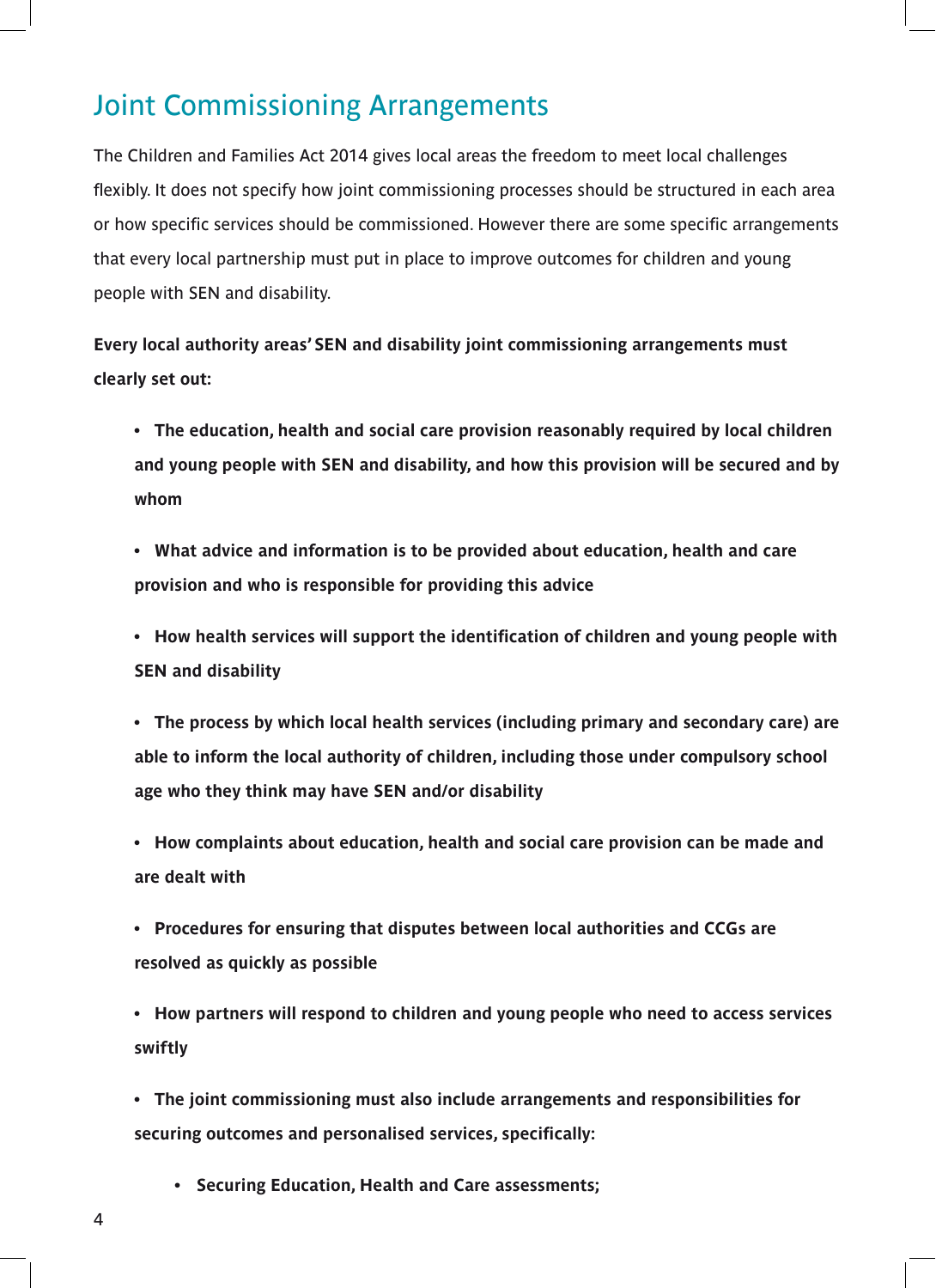**• Securing the education, health and care provision specified in EHC plans; and** 

#### **• Agreeing personal budgets**

The joint commissioning arrangements should also take account of the full range of policies that affect the provision of education, health and social care services to children and young people with SEN and disability, which may include:

- The Common Assessment Framework
- Criteria for NHS Continuing Health Care Funding and National Framework for Children and Young People's Continuing Care
- The implementation of the supporting pupils at school with medical conditions guidance
- Individual schools' SEN information reports
- The legal requirements to make reasonable adjustments under the Equality Act

### Key Questions

What services is your organisation currently commissioning or delivering to improve outcomes for children and young people?

What are the current drivers of integration between services in your organisation?

What role will your organisation have in supporting the new SEN and disability joint commissioning arrangements set out in the Children and Families Act 2014?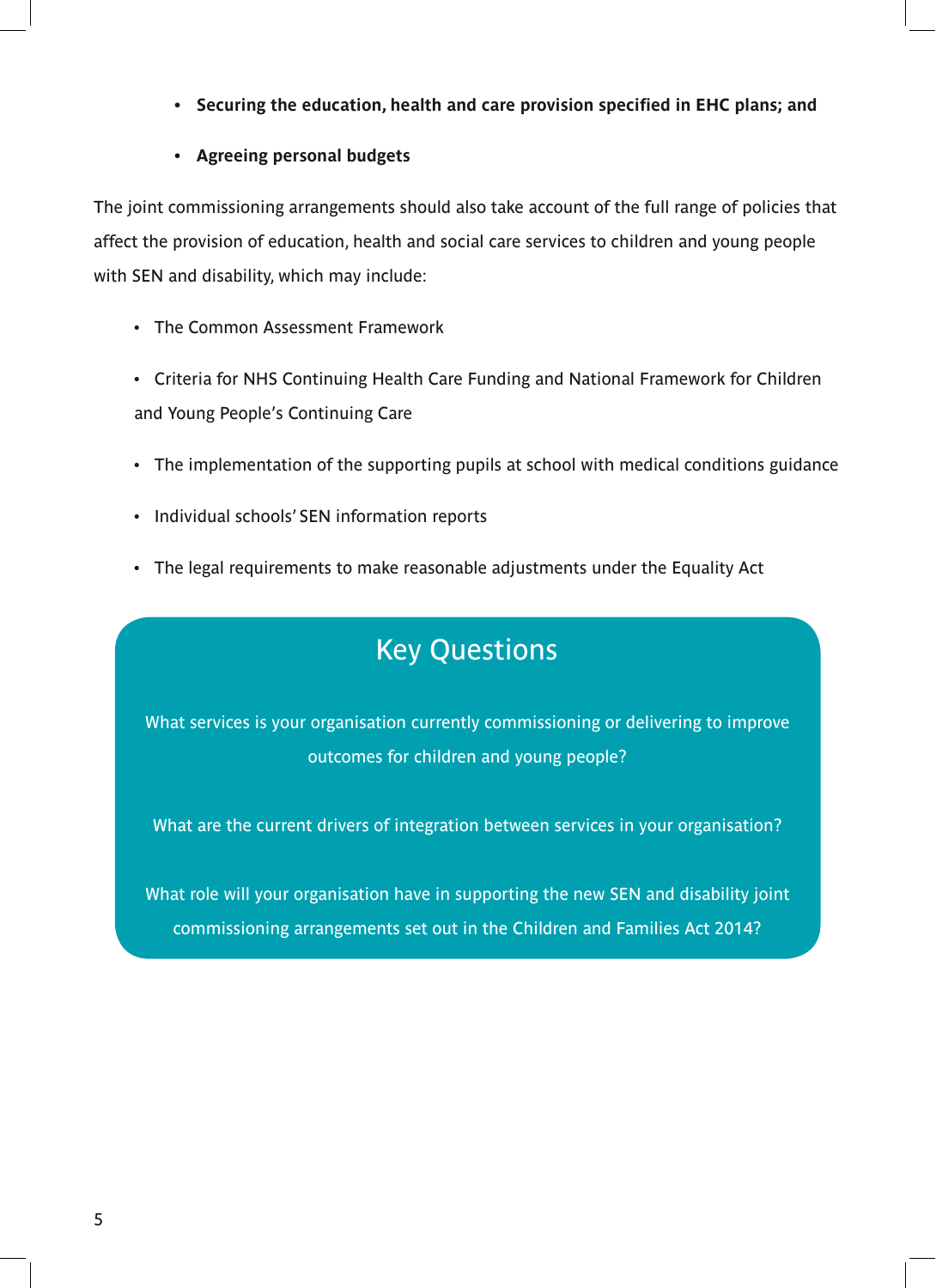### Who is responsible for making this happen?

The Joint Commissioning Duty in the Children and Families Act 2014 specifies that the Local Authority and its partner CCGs and NHS England must establish local governance arrangements which ensure clear ownership and accountability across SEN and disability commissioning with clarity about who is responsible for delivering what, with accountability to named councillors and senior commissioners across education, health and social care. These arrangements should be clear regarding who can make decisions both operationally (e.g. deciding what provision should be put in an EHC plan) and strategically (e.g. what provision will be commissioned locally, exercising statutory duties).

It is important that these arrangements make clear the links between services commissioned by a local CCG and services commissioned by NHS England to ensure that the provision children and young people with SEN and disability receive fits together seamlessly and there are not gaps in provision at critical points.

To coordinate health involvement in the joint commissioning arrangements the Children and Families Act Code of Practice states that a Designated Medical/Clinical Officer should be identified by each CCG. The Designated Medical/Clinical Officer role should be to ensure that the CCG is exercising its statutory functions effectively. They can also function as a point of contact for local partners such as local authorities and schools when making statutory notifications and seeking advice on SEN and disability. The Code of Practice recommends that they are an employee with clinical expertise such as a paediatrician or other health professional who will be able to exercise their functions effectively.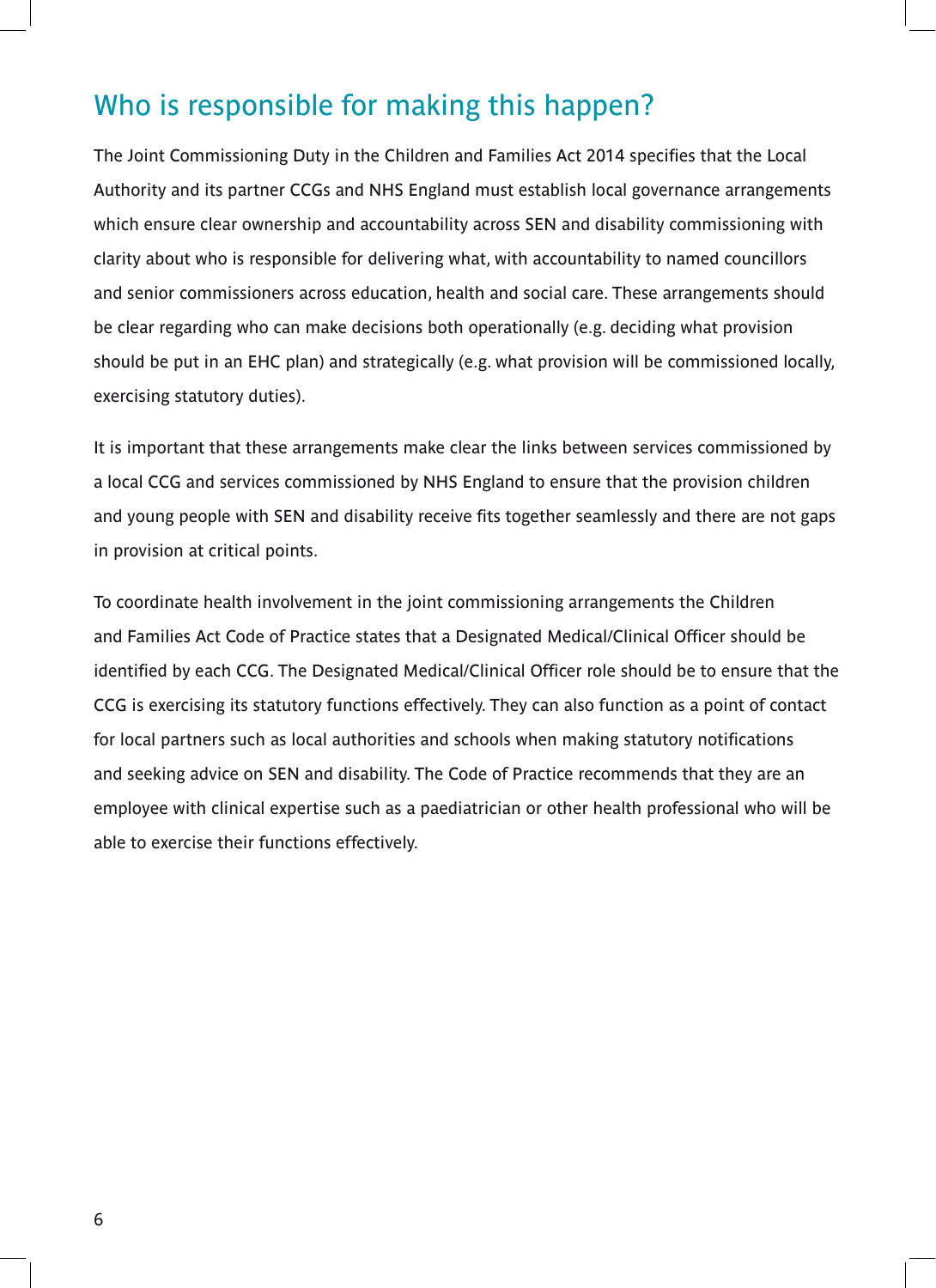# Improving outcomes for children and young people with SEN and disability in your area

The goal of joint commissioning is to improve outcomes for children and young people and their families with SEN and disability. Local partners will need to develop a shared vision for children and young people with SEN and disability and their families in their area and a clear plan of what needs to be put in place to achieve this. This requires local partners to share a clear understanding of these needs and how they are currently met by education, health and care provision and to identify any gaps in provision that need to be addressed.

Partners must also involve children, young people and their families in this process, they are central to the process of reviewing provision and developing shared outcomes. These outcomes should form the basis of reviewing strategic commissioning decisions and should contain measures for monitoring and evaluating progress.

The local authority and its health partners should monitor the changing needs of children and young people with SEN and disability in their local population and assess whether or not the available provision is improving their outcomes. This process of assessing need, provision and identifying outcomes should be linked to the existing Joint Strategic Needs Assessment (JSNA) carried out by the Health and Wellbeing Board and make full use of the available local data. This is an opportunity for local partners to think about how they can work together to achieve their existing outcomes. This may include how joint commissioning for SEN and disability can help partners meet goals in the Joint Health and Wellbeing Strategy, objectives in the NHS Mandate, or indicators in the NHS Outcomes Framework, the Public Health Outcomes Framework, or the CCG Commissioning Outcome Indicator Set.

Examples of shared joint commissioning outcomes include:

• Improved educational progress and outcomes for children and young people with SEN and disability

• Increasing the proportion of children with SEN and disability whose needs are identified in the early years

- A reduction in avoidable unplanned episodes of care in acute hospital services
- 7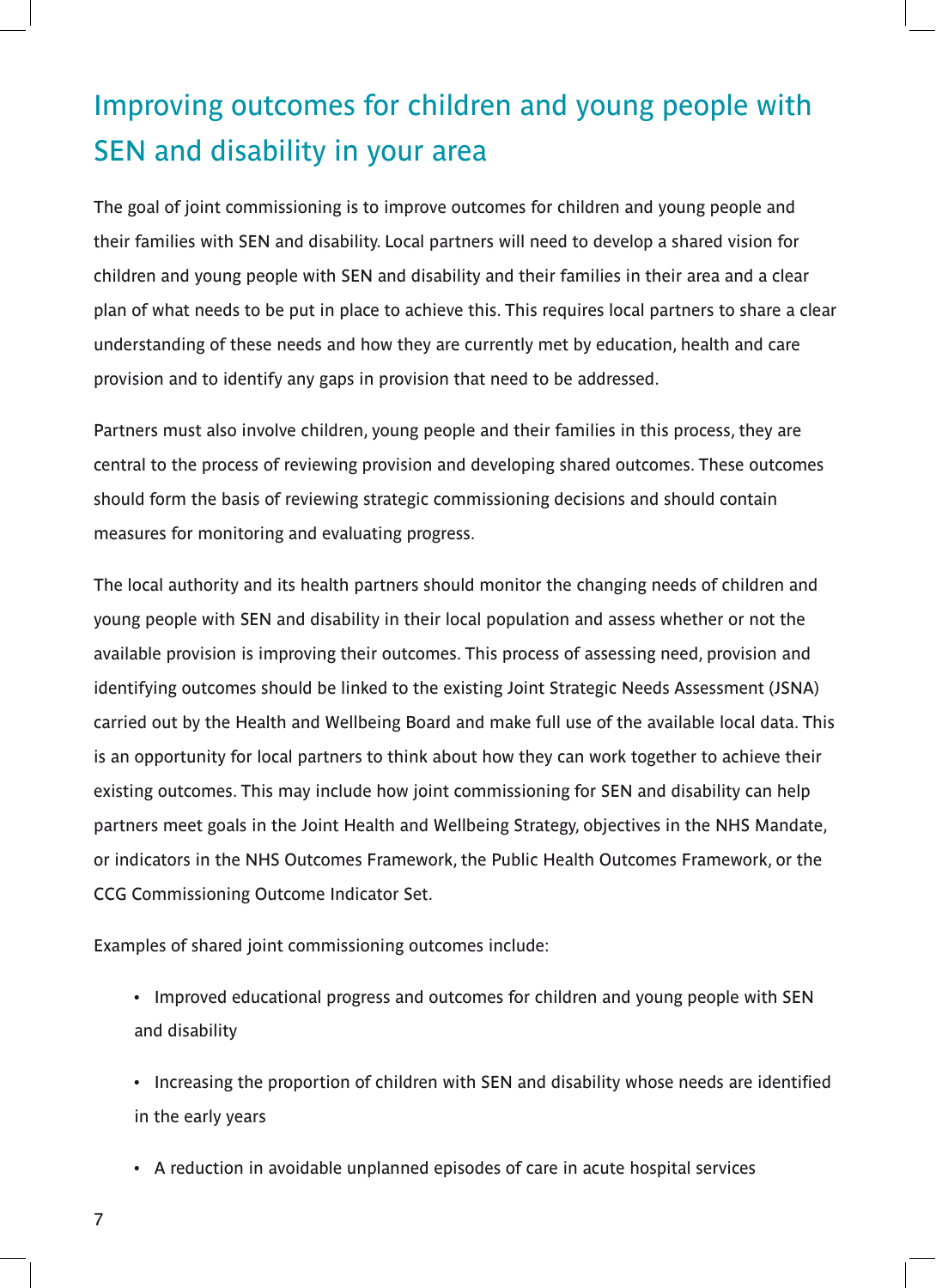• Improved family (or patient) experience feedback.

[The Children and Young People's Outcomes Forum Report](https://www.gov.uk/government/uploads/system/uploads/attachment_data/file/216852/CYP-report.pdf) contains more information on the importance of outcome measures for children and young people.

When these outcomes have been agreed the local authority and health partners will have to agree how they are going to be achieved. This may involve commissioning services in a different way, integrating workforces and involving children and young people with SEN and disability and their parents in the commissioning process. Partners should also consider using their powers to pool budgets to deliver improved outcomes.

Progress against these outcomes should be reviewed on an ongoing basis, and this process must involve the views of children and young people with SEN and disability, and their parents. There must also be clear arrangements that set out how the partners will resolve disputes over commissioning decisions and hold each other to account for delivery of the outcomes.

Any changes in the education health or social care provision commissioned locally as a result of this process should be clearly reflected in the local offer.

### Key Questions

What role is the Health and Wellbeing Board in your area taking in improving outcomes for children and young people?

How will the joint commissioning arrangements for children and young people with SEN and disability fit with local health and wellbeing board arrangements?

What information and data is available on children and young people with SEN and disability and their families in the JSNA in your area? What gaps are there?

How will the delivery of joint commissioning outcomes be assessed and how can this support your organisation to meet its own outcomes?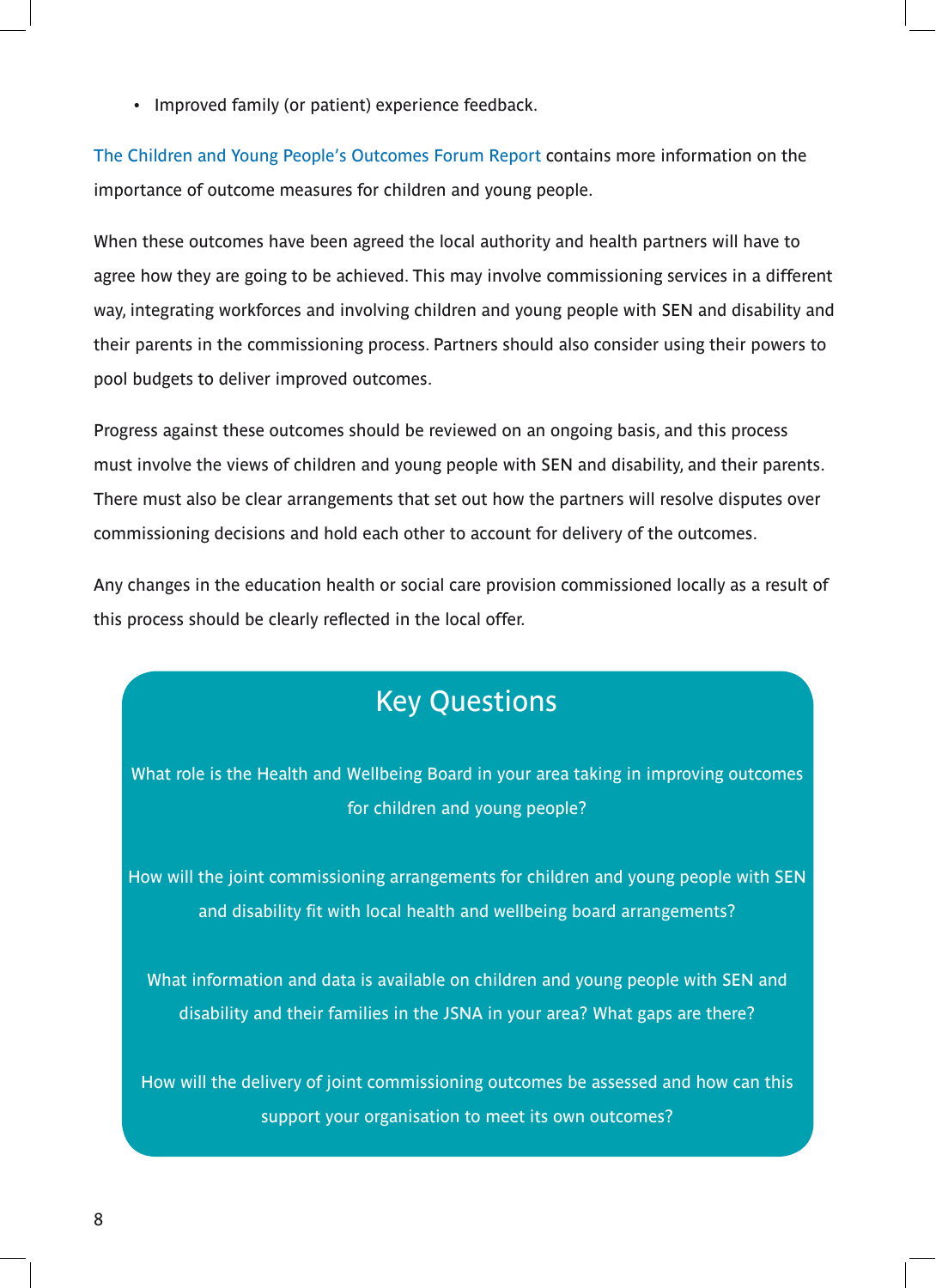### The Local Offer

Alongside the joint commissioning arrangements the Children and Families Act 2014 introduces a duty on every local authority to publish and maintain a Local Offer. The Local Offer is a document that sets out the provision the local authority expects to be available for children and young people with SEN and disability who they are responsible for, including provision outside the local area. The Local Offer **must** be developed by local authorities and their health partners, together with children and young people with SEN and disability and their families. The Local Offer should build on the JSNA and the analysis of local SEN and disability needs. As well as providing information about the services that the local authority expects to be available the Local Offer should also perform an important function as a tool to improve provision by setting out how services will meet local need and achieve the outcomes set out by the joint commissioning arrangements.

The Local Offer will need to set out the health provision available to children and young people with SEN and disability. The local authority **must** consult with all health authorities, including CCGs, NHS England, NHS Trusts and NHS Foundation Trusts when drawing up the local offer and these organisations **must** cooperate with the local authority by providing information on their services including:

- Clinical treatments and delivery of medications
- Therapies such as speech and language therapy, occupational therapy and physiotherapy
- Services assisting relevant early years providers, schools and post-16 institutions to support children and young people with medical conditions
- Nursing, portage, continence services
- Child and Adolescent Mental Health Services (CAMHS)
- Palliative and respite care and other provision for children with complex health needs; specialist equipment such as wheelchairs, splints and continence supplies
- Emergency healthcare provision
- Information about Continuing Health Care Funding
- 9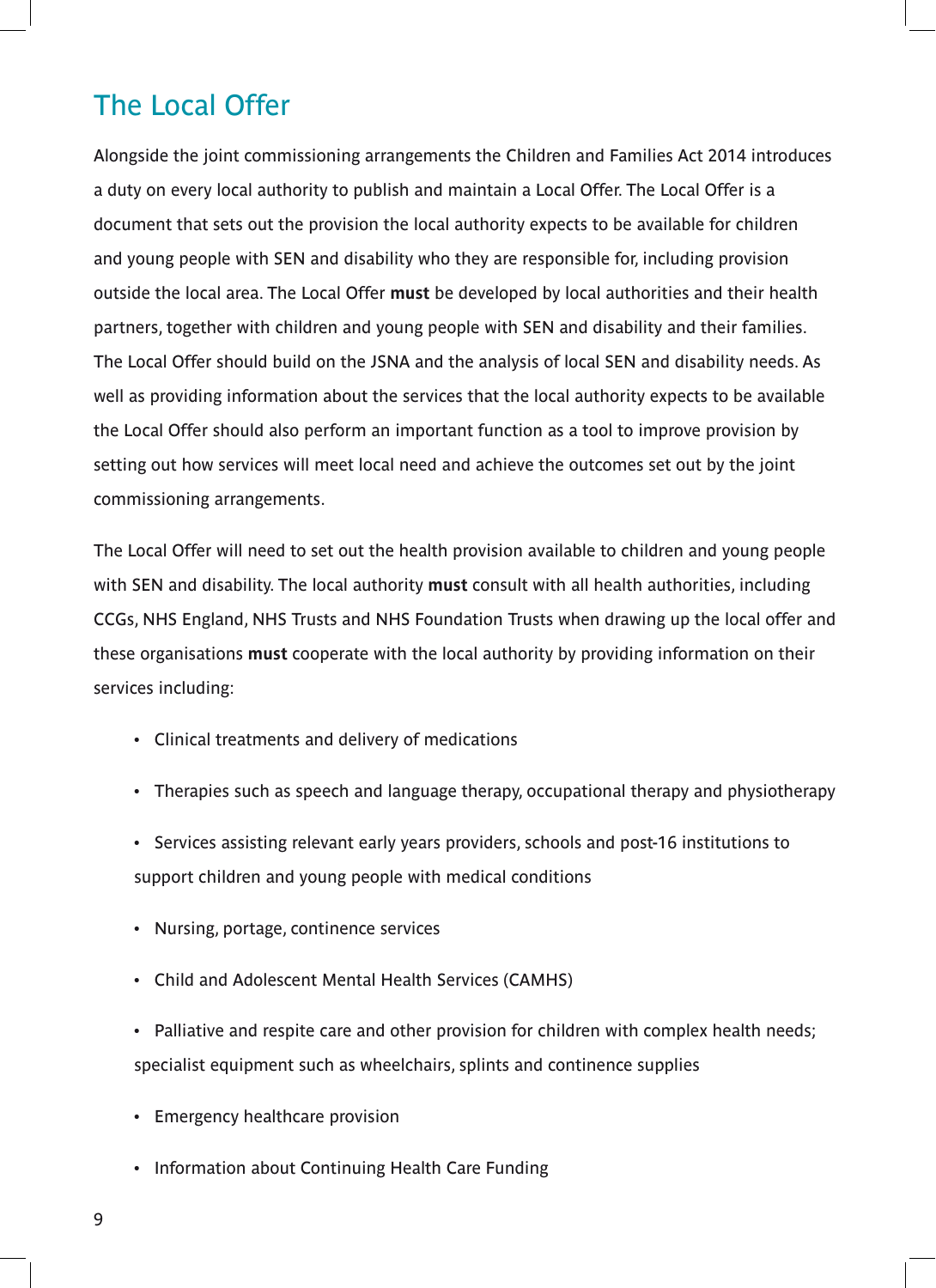• Support for young people when moving between healthcare services for children to healthcare services for adults.

It should also include highly specialist services commissioned centrally by NHS England including:

- Alternative communication systems
- Services for rare conditions
- Specialist mental health services
- Provision for young offenders in the secure estate

The Local Offer **must** also meet the following requirements:

• The local authority **must** involve parents, children and young people in developing and reviewing the local offer, and cooperate with service providers.

• The local offer should be promoted to children and young people with SEN and disability and their families, and the information should be easy to understand and jargon free.

• The local offer **must** cover available provision across education, health and social care from the ages of 0 to 25, with details of how these services can be accessed and any admission or eligibility criteria. It must also include clear details of where to go for information, advice and support, as well as how to make complaints about provision or appeal against decisions.

• The local offer **must** be clear about how commissioning decisions and decisions about services are made and who is accountable and responsible for them.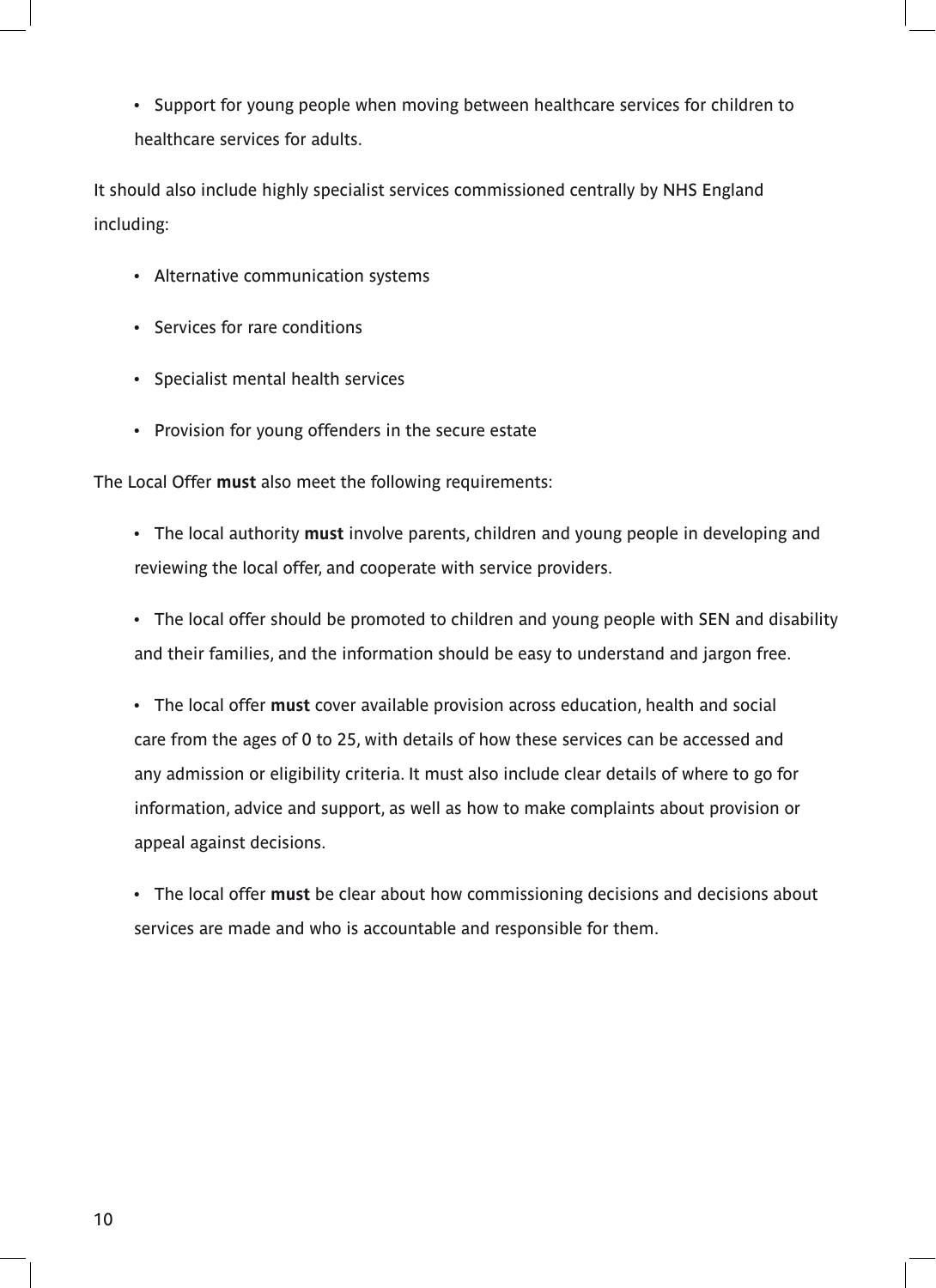### Key Questions

Who will be responsible for providing information as part of the development of the Local Offer?

Is the importance of the Local Offer as a tool to improve service provision clearly understood across the health service in your area?

How will the health provision contained in the Local Offer be reviewed and improved in line with this review?

How will your organisation involve the views of children, young people with SEN and disability and their families in the planning and reviewing of services?

# What are health services' responsibilities towards individual children and young people with special educational needs?

In addition to strategic joint commissioning arrangements, the Children and Families Act 2014 also introduces new responsibilities for the health service towards individual children and young people with special educational needs (SEN). This is a different definition and does not cover disabled children and young people who do not have SEN.

The importance of delivering health services as part of an integrated package for children and young people with SEN is underlined by the NHS Mandate objective that children and young people "have access to the services identified in their agreed care plan, and that parents of children who could benefit have the option of a personal budget based on a single assessment across health, social care and education."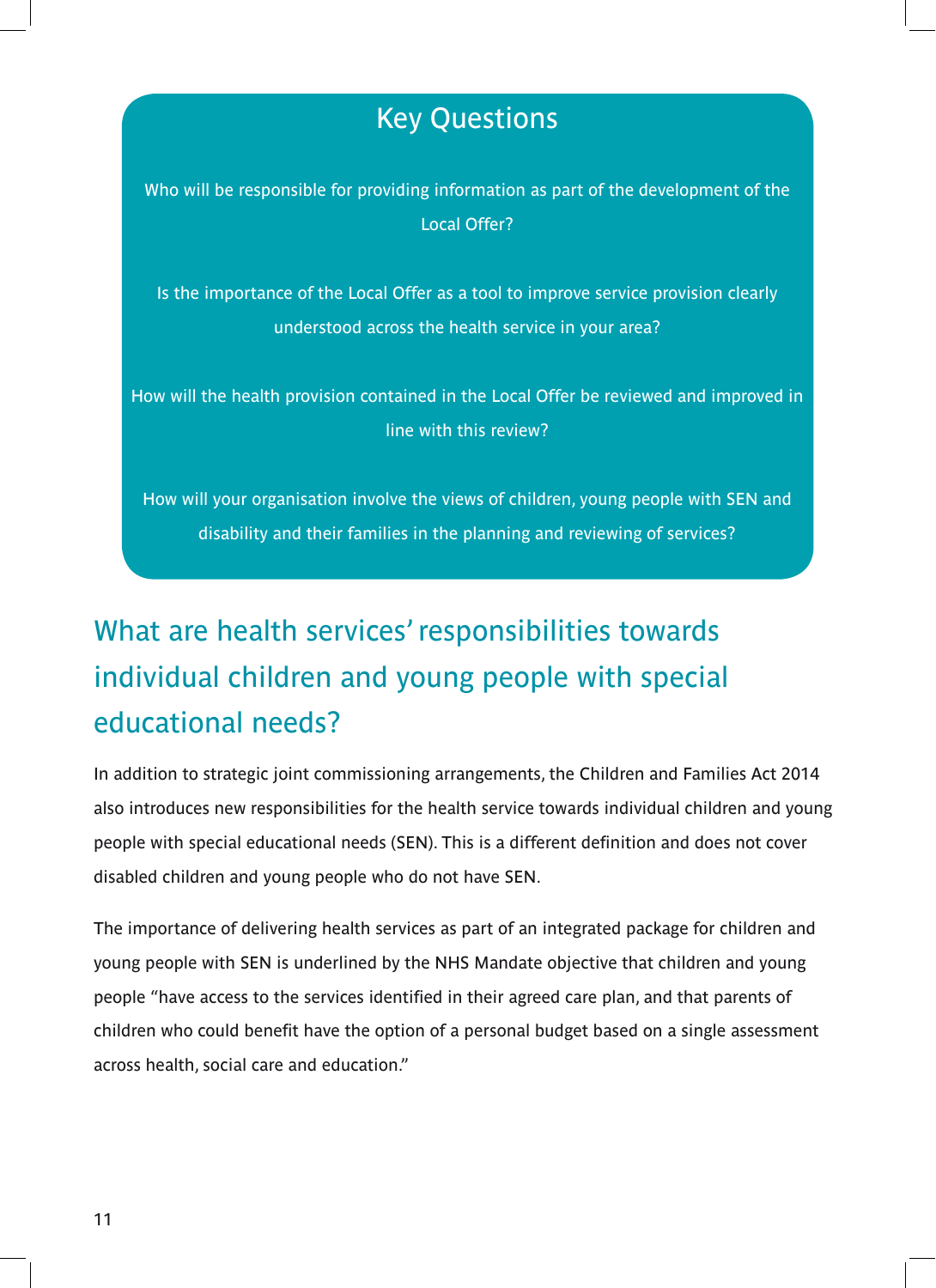# What is health's role in identifying children and young people with SEN?

The health service has an important role to play in identifying children and young people who may have, or may develop SEN. The joint commissioning arrangements between the local authority and the health service must set out how the health service will support the identification of children and young people with SEN. This requires clear arrangements, understood by staff, to ensure that:

Professionals in local health services (including primary and secondary care) understand how they can inform the local authority of children who they think may have SEN

Identification of children with SEN is a consideration at key points of a child's interaction with the health service, especially health checks in the early years

There are individuals designated with responsibility for fulfilling this function who provide a clear point of contact for LAs and schools seeking health advice on children who may have SEN and disability

### Key Questions

What are the key opportunities to improve the identification of children with SEN and disability in your area?

Who will act as point of contact for LAs and schools seeking health advice for EHC Plan assessments?

How will this process be promoted to all relevant health professionals across services and providers?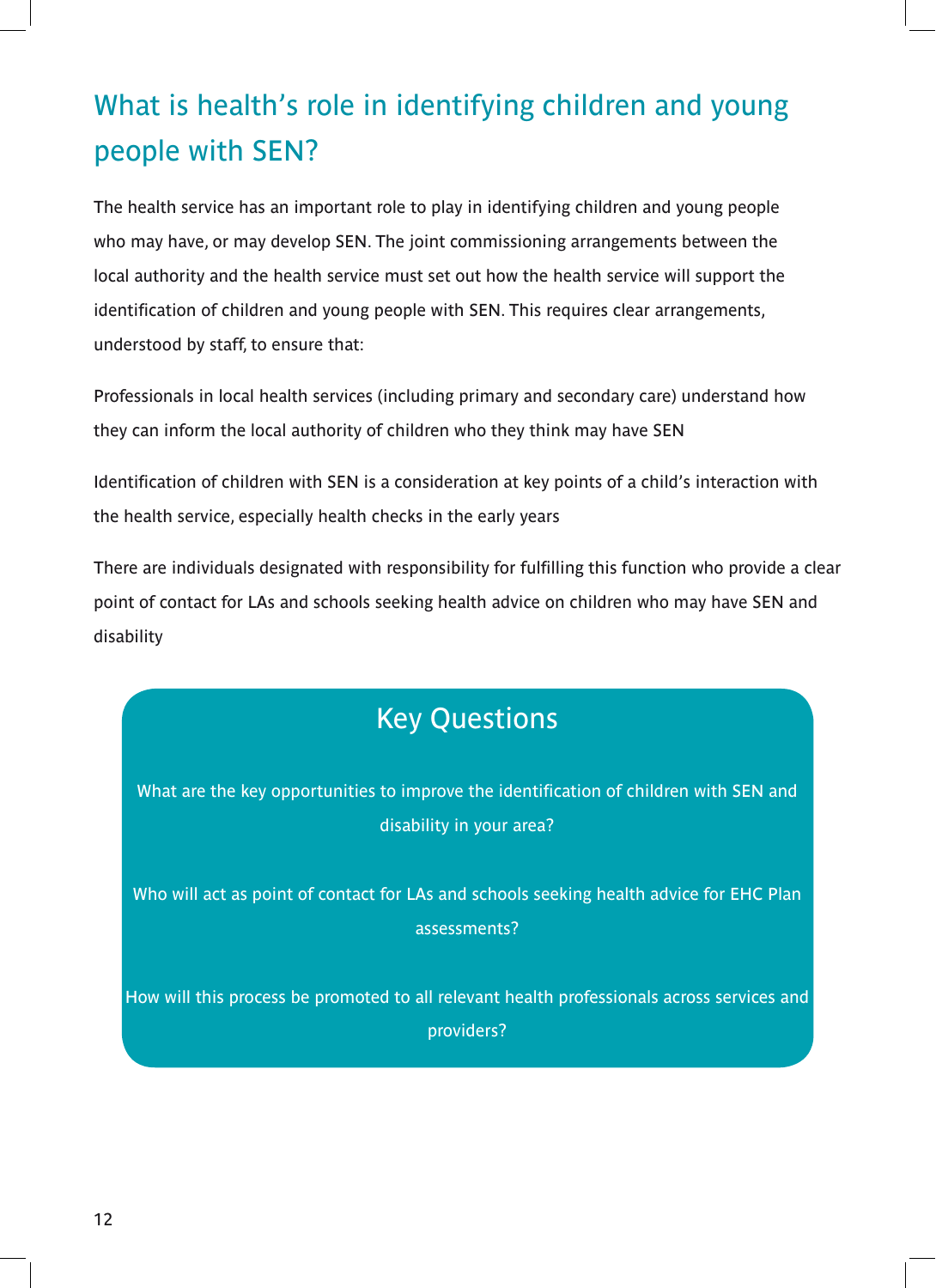## What is the health service's role in the EHC Plan Assessment process?

Once a child has been brought to the attention of the local authority as potentially having a special educational need the local authority has to decide whether to carry out a statutory assessment for an Education Health and Care Plan, and it must inform the relevant health service of its decision.

Education Health and Care (EHC) Plans are legal documents that set out the education, health and social care support a child or young person with SEN requires when their needs cannot be meet by resources available to mainstream early years providers, schools and post-16 institutions. They are focused on the outcomes the child or young person wants to achieve and set out how services will work together to support these outcomes. They will also set out the details of any personal budget that has been identified to deliver some or all of the provision set out in the EHC Plan.

Information on the number and content of EHC Plans should also be used to inform the review of the joint commissioning arrangements by providing clear information about provision and outcomes relating to children and young people with SEN in each area.

When carrying out a statutory assessment of SEN the local authority must seek medical advice and information from health care professionals with a role in relation to the child or young person's health, and this information must be provided in a clear and specific written submission. The Children and Families Act 2014 makes clear that this assessment process should be well coordinated and result in timely, well informed decisions. All professionals involved should focus on the needs and preferences of the child or young person and their family and support them to be actively involved and make informed decisions regarding the assessment process.

Following this assessment process the local authority will use this information to develop an EHC Plan setting out details of the education, health and social care provision required by the child or young person and who is responsible for securing it.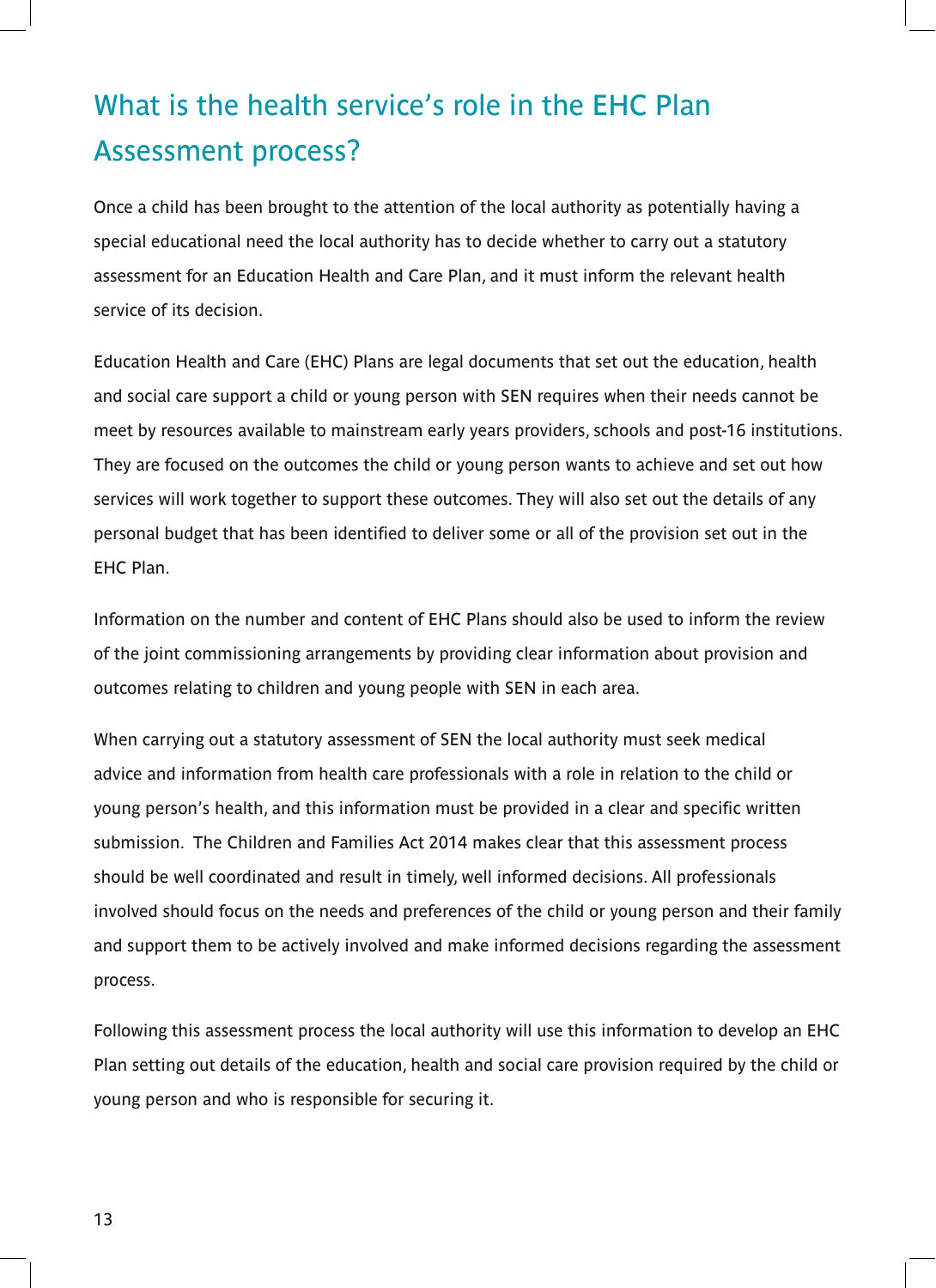### Key Questions

How will the health service in your area coordinate the process of contributing to the development of EHC Plans?

Who will be responsible for taking decisions about the health provision contained in EHC Plans and what will be the process for taking these decisions?

How will the relevant health commissioning body and the local authority resolve disagreements about the provision in EHC plans in your area?

How will information relating to the health provision and outcomes in EHC Plans be collected, analysed and fed into the commissioning process?

### Who is responsible for provision set out in the EHC Plan?

The relevant health commissioning bodies must agree to the health provision set out in the EHC Plan. If the health commissioning body does not accept the health provision set out in an EHC Plan because it does not agree that the provision is reasonably required to meet the child or young person's health needs then the health provision is not included in the EHC Plan. At this point if agreement can't be reached between the health commissioning body and local authority the partners should engage the dispute resolution process that must be set out in their joint commissioning arrangements.

After an EHC Plan has been agreed the relevant health commissioning bodies must ensure that the services listed as health provision are available to the child or young person until the plan is reviewed. This will involve drawing on the joint commissioning arrangements that set out how EHC Plans will be delivered, including responsibilities for funding arrangements between partners.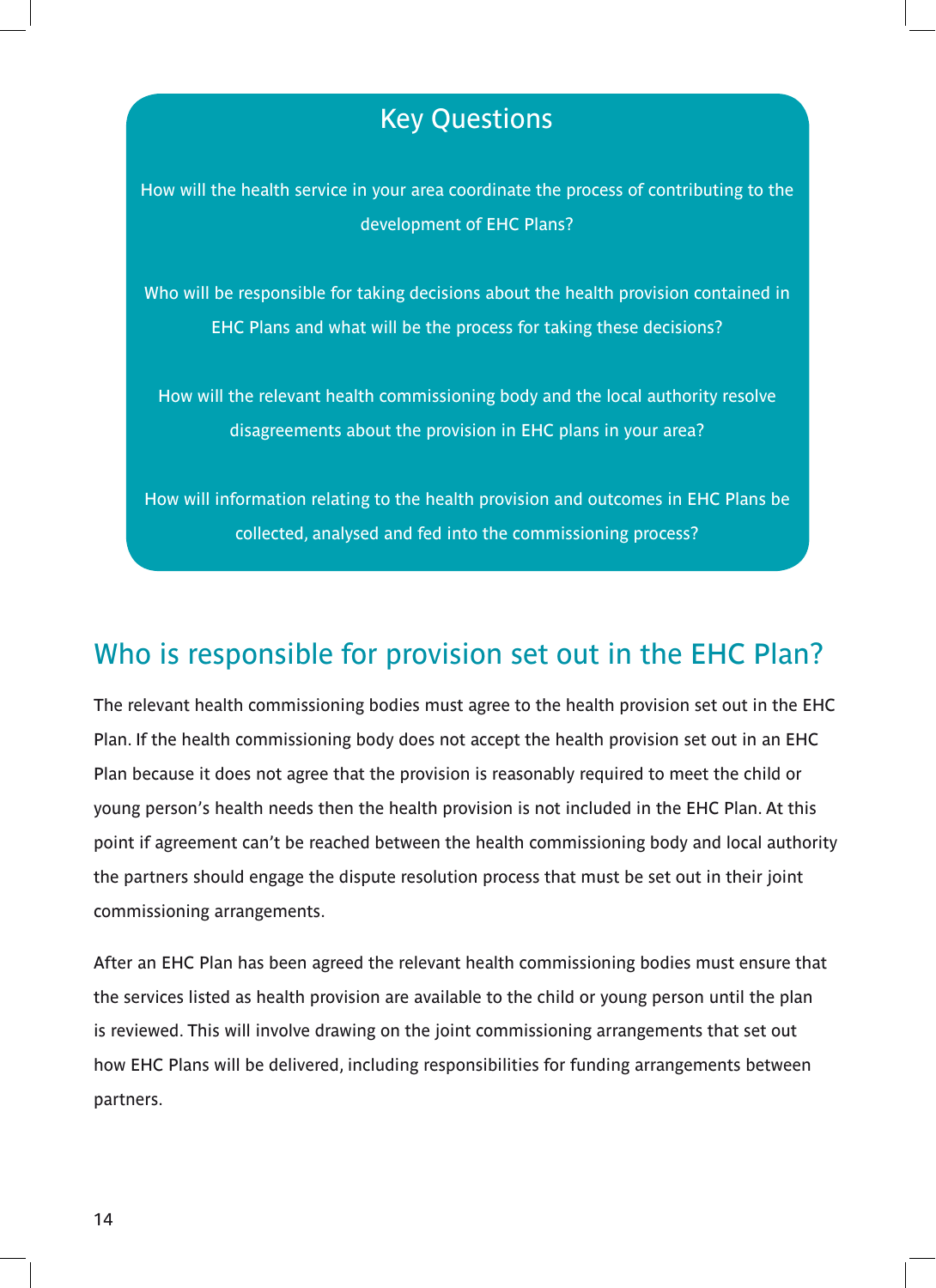NHS England will be responsible for taking action to promote children and young people's access to the health provision set out in their EHC Plans, and will have an important role in supporting CCGs to meet these obligations.

### Key Questions

Will your organisation have a role in the securing or delivery of provision set out in Education Health and Care Plans?

What processes will be in place to ensure that provision set out in an EHC Plan is delivered by the appropriate provider?

How will providers be held to account for their delivery of services?

#### Mediation, complaints and redress

When children, young people and their families are unhappy about the content of their Education Health and Care (EHC) Plan they can challenge decisions in a number of ways.

This involves the mediation and appeals system relating to special educational provision including the Special Educational Needs 1st Tier Tribunal, and the complaints process in health and social care.

The Government has made clear that it wants these processes to be better integrated and more accessible for parents, and have committed to investigating the extension of mediation and redress mechanisms to cover the social care and health elements of an EHC Plan. This involves a review and pilot process that will investigate different mechanisms to achieve this, including extending the authority of the Special Educational Needs 1st Tier Tribunal over health and social care provision.

This will be an ongoing process while the Children and Families Act 2014 is implemented but it is vital that all health bodies consider how they will respond to children, young people and their families who are not happy with the health provision available as part of the Local Offer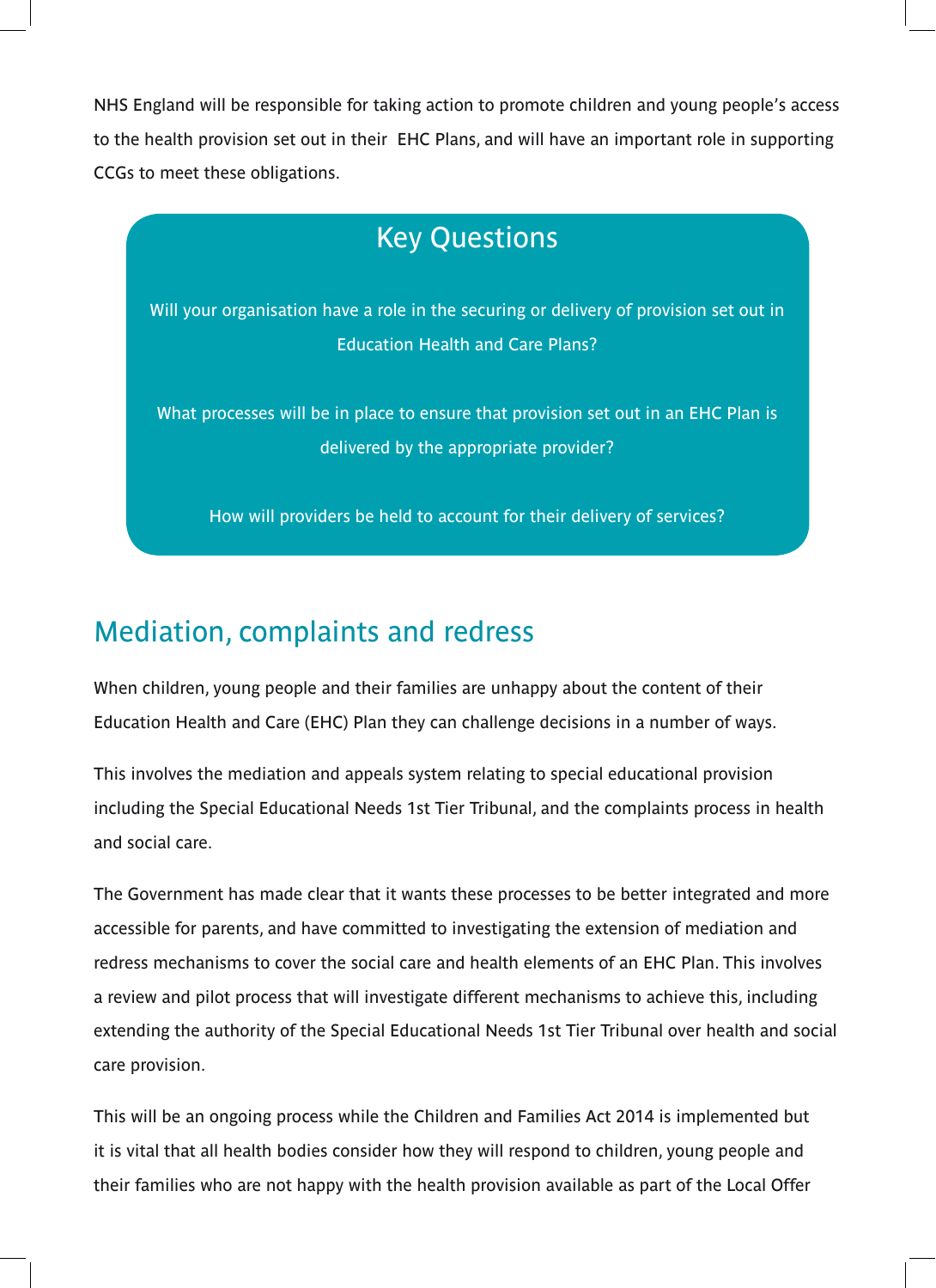or decisions relating to an Education Health and Care Plan. This should include thinking about how this information is collected, and how it is used intelligently to improve commissioning and delivery of services. The role of local Healthwatch, working together with local Parent Partnership Services should also be explored.

### Key Questions

What are your organisations current complaints procedures? How will you respond to complaints relating to provision set out in the Local Offer or an Education Health and Care Plan?

How will feedback and complaints to your organisation be used to improve the commissioning and delivery of services for children and young people with SEN and disability?

What role will Healthwatch play in supporting children, young people and families in challenging the health system in your area?